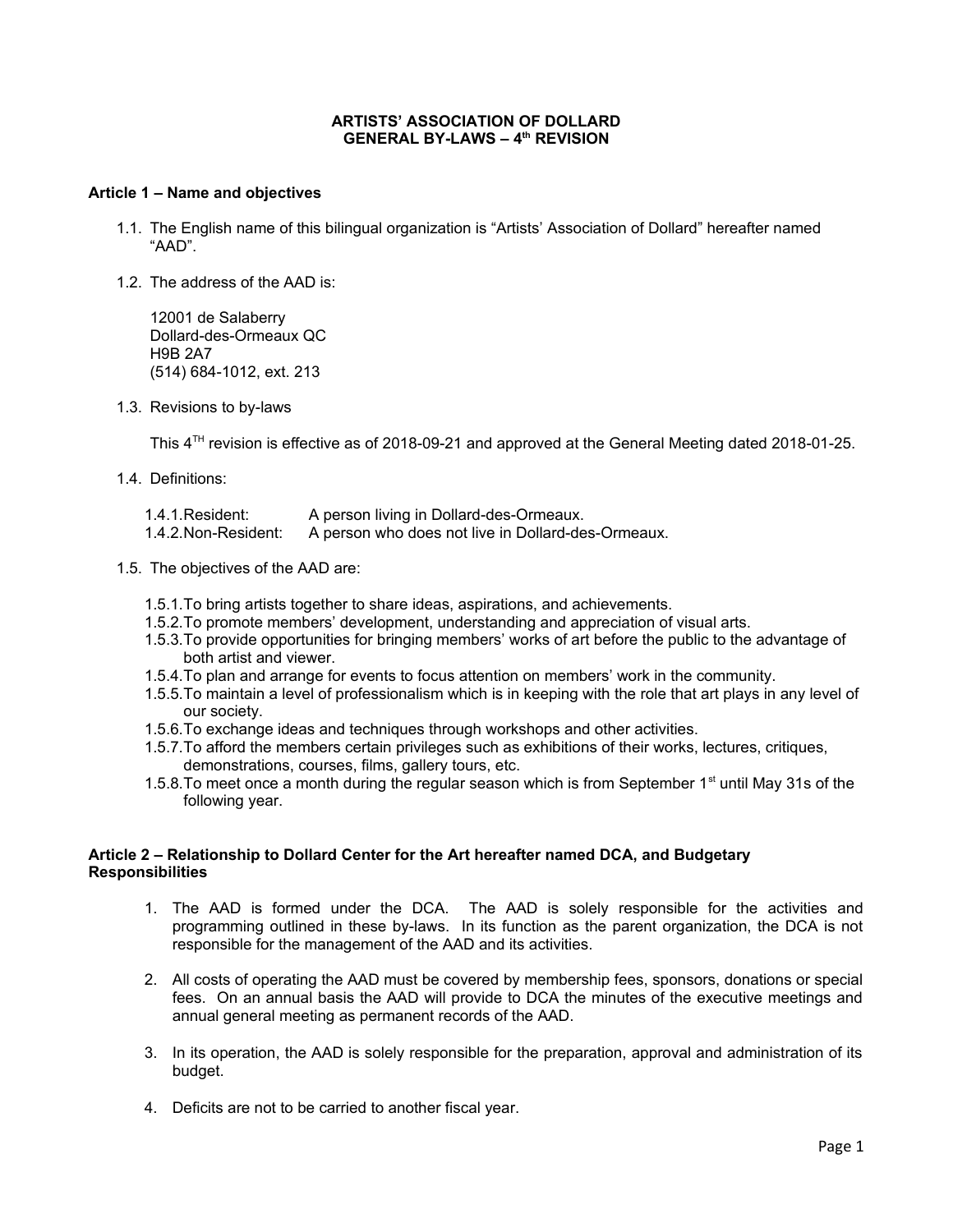- 5. Deficits are to be cleared through special activity fees or special assessments.
- 6. Before each fiscal year, the Board of Directors will prepare the budget for the coming year and have it approved at the annual general meeting by the majority of the present members.

## **Article 3 – Banking contracts and obligations**

- 3.1. The fiscal year of the AAD shall begin on June 1st of each year, ending on May  $31<sup>st</sup>$  of the following year.
- 3.2. All banking and/or other financial services are to be handled through existing banking arrangements of the DCA or as the AAD Board may decide.
- 3.3. All cheques shall be signed on behalf of the AAD by the DCA once approved by the President or Vice-President or by the Treasurer of the AAD**.**
- 3.4. Any contracts or other financial obligations shall be approved and sanctioned by DCA.

# **Article 4 – Membership**

- 4.1. Membership is open to:
	- 4.1.1.All person age 18 years and over, who are artists from all levels and all media, excluding:
		- o Photography \*
		- o Commercial designs
		- o Hobby or commercial ceramics
		- o Crafts and decorations

\*Note: The Executive will respond to requests for membership by artists as they present themselves who are working in media and/or technique not currently represented by our membership. In the event that the Executive lacks the confidence of that medium to evaluate the submission, a knowledgeable guest will be included in the decision-making process.

- 4.1.2.Honorary members who may be appointed by the Board of Directors of the AAD.
- 4.1.3.Founding Members who are:
	- o Sushana Caplan
	- o Gérald Laurin
	- o Renée Mizgala
	- o Luc Poitras
	- o Marlene Rosen-Davis
	- o Maher Yacoub
- 4.2. Non-residents: Non-resident members may not exceed 49% of the membership. However, in the event of a reduction in the percentage of resident members, non-resident members already in the AAD shall retain their membership in the AAD. For the purpose of the general by-laws, a founding member, whether a resident or a non-resident shall be considered to be a resident.
- 4.3. There may be four (4) different categories of membership: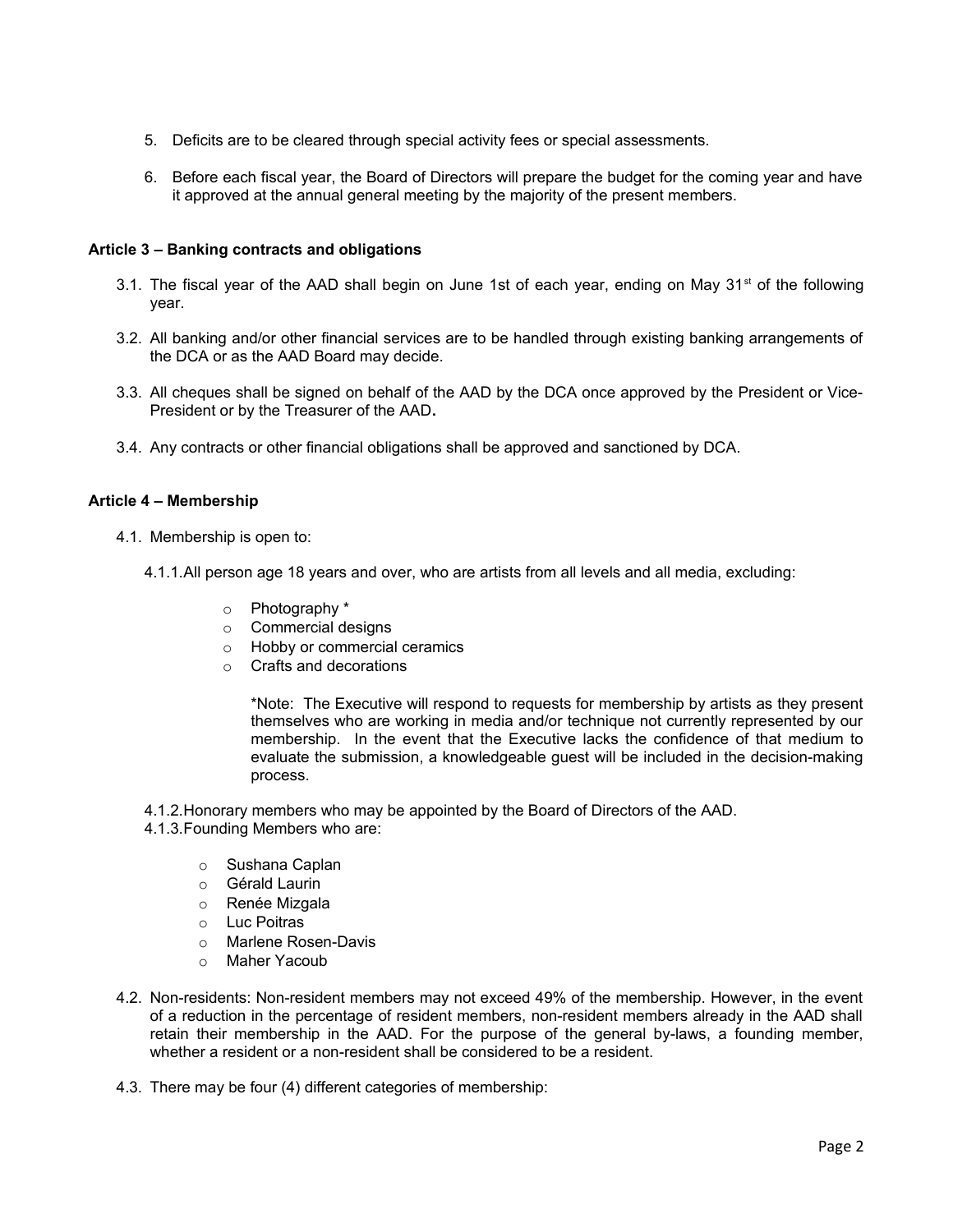- 4.3.1.Founding member: A founding member is simultaneously a founding and an associate member, or a founding member and a juried member as soon as the member qualifies as a juried member. He has the same rights and privileges than an associate or juried member and is required to assume same obligations. A founding member who has failed to be in good standing (who did not pay his annual fees) will lose his membership status. As soon as the founding member returns to good standing he/she can enjoy the rights and privileges of membership. If he/she wished to regain his membership by jury status, he will have to reapply.
- 4.3.2.Associate member: An Associate member is any artists of the AAD who is not a Juried member. This membership group is considered as the general membership and is required to pay the basic membership fee. Members in this group will be given every encouragement to increase their knowledge and competency, in order to be able to move up to the Juried Membership group.

### 4.3.3.*Juried member*:

#### *Note: This membership group is now suspended indefinitely.*

*4.3.3.1. The Jury process:*

*Note: Since the membership group is suspended indefinitely starting September 1st, 2010, none of the following articles pertaining to this category will be updated in the revision.*

- *4.3.3.2. Application*
	- *4.3.3.2.1. Artists can apply as many times as they want;*
	- *4.3.3.2.2. Presentation of art pieces for consideration is either by slides or actual work; with the larger pieces by slide only;*
- *4.3.3.3. Members of the jury*
	- *4.3.3.3.1. The jury is comprised of an odd number to avoid a tie, with a maximum of 6 and a minimum of 3;*
	- *4.3.3.3.2. A chairman is appointed to oversee the jury process;*
	- *4.3.3.3.3. One member of the jury would be a permanent staff person from DCA, and the others on a rotation basis from the juried membership.*
- *4.3.3.4. Schedule of Jurying*
	- *4.3.3.4.1. The jury will meet at a regular intervals, at least once per year, to process applications for this class of membership; the date is to be established to suit the members of the jury;*

*4.3.3.5. Rejected applications*

*4.3.3.5.1. Artists have a "Right of Appeal" is they so desire;*

*4.3.3.5.2. Members can apply to this class of membership as often as they wish.*

4.3.4.Honorary members: Any person, artist or not, who shows special interest in the AAD and the visual arts in general. This class of members is appointed by the Board of Directors.

### 4.4. Obligations of members:

- *4.4.1.Juried members are required to attend at least one third of the AAD activities, meetings and exhibitions per year; failure to do so shall result in being dropped from the juried status; they will be allowed to reapply for reinstatement in engaging themselves to respect their obligations. Failure to do this, they could love this privilege indefinitely;*
- *4.4.2.*All members shall be required to attend to a minimum of four meetings as they are called by the AAD Board before they are allowed to participate in any exhibition. For example, a new member who joins the AAD in September will not be allowed to participate in the following November show,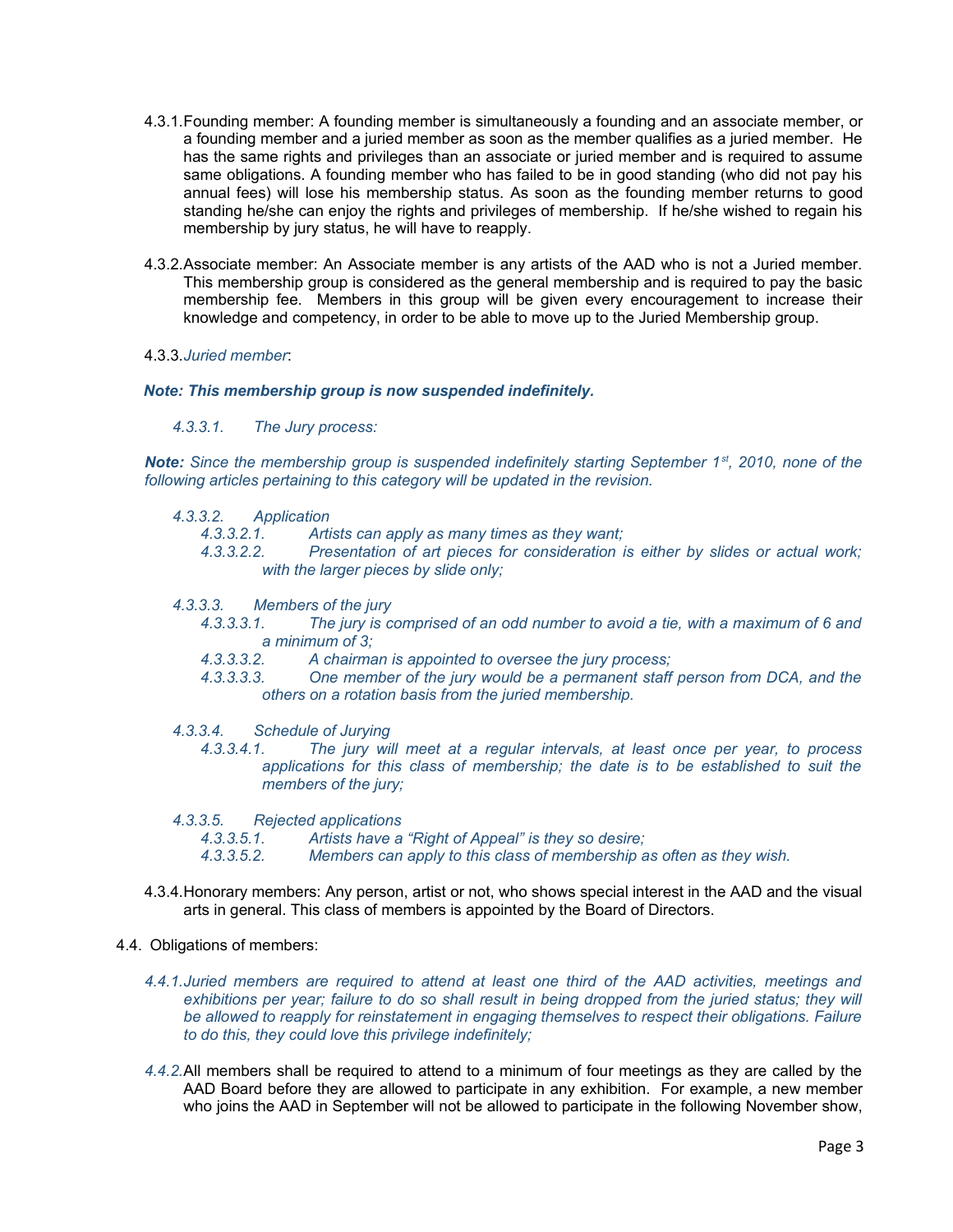but will be allowed to participate in the spring and/or summer shows if they participated in a minimum of four monthly meetings. They may also be invited to volunteer on at least one committee when requested by the AAD Board.

## **Article 5 – Officers and Directors**

- 1. Board of Directors:
	- 1. The AAD board of directors shall consist of a president, a vice-president, a secretary, a treasurer, the immediate past-president and all chair persons of the standing committees except the nominating committee, plus one director at large. The proportion of residency of the board of directors shall be the same as the general membership.
	- 2. They shall be elected at the annual general meeting and hold office until the next annual general meeting or until a successor is elected.
- 2. Duties of officers
	- 1. The President shall be a Dollard-des-Ormeaux resident and shall:
		- 1. Preside over all meetings of the AAD and of the board of directors.
		- 2. Have a general charge and overview of the affairs of the AAD.
		- 3. The president or his/her delegate shall represent the AAD on the DCA board of directors as a voting member.
	- 2. The Vice-President shall be a Dollard-des-Ormeaux resident and shall:
		- 1. In the absence of the president exercise all his/her functions.
		- 2. Perform such duties as may be assigned by the president.
	- 3. The Secretary shall:
		- 1. Issue notices of meetings and keep minutes of all AAD board of directors meetings, the May annual general meeting and any other special meetings as required by the president.
		- 2. Perform such other duties as may be assigned by the AAD board of directors.
	- 4. The Treasurer shall:
		- 1. Collect all monies except membership fees.
		- 2. Prepare the monies received for deposit by the DCA managing director.
		- 3. Act as financial liaison with the DCA Managing Director.
		- 4. Liaise with the DCA Managing Director to prepare our annual financial report to be presented at the annual general meeting in May.
	- 5. The Past President
		- 1. Provide continuity on the AAD board of directors.
		- 2. Perform such other duties as may be assigned by the president.
	- 6. A Director-at-large
		- 1. Perform such duties as may be assigned by the president.
- 3. Standing Committees
	- 1. The Nominating Committee shall be comprised of the immediate Past-President as chairperson, plus two members appointed by the AAD Board of Directors.
	- 2. The Exhibition Committee shall consist of a Director and at least one or more member(s). They are mainly responsible for maintaining/updating/distributing the exhibition rules, as well as for the fall and spring exhibitions set-up and taking-down of panels, etc.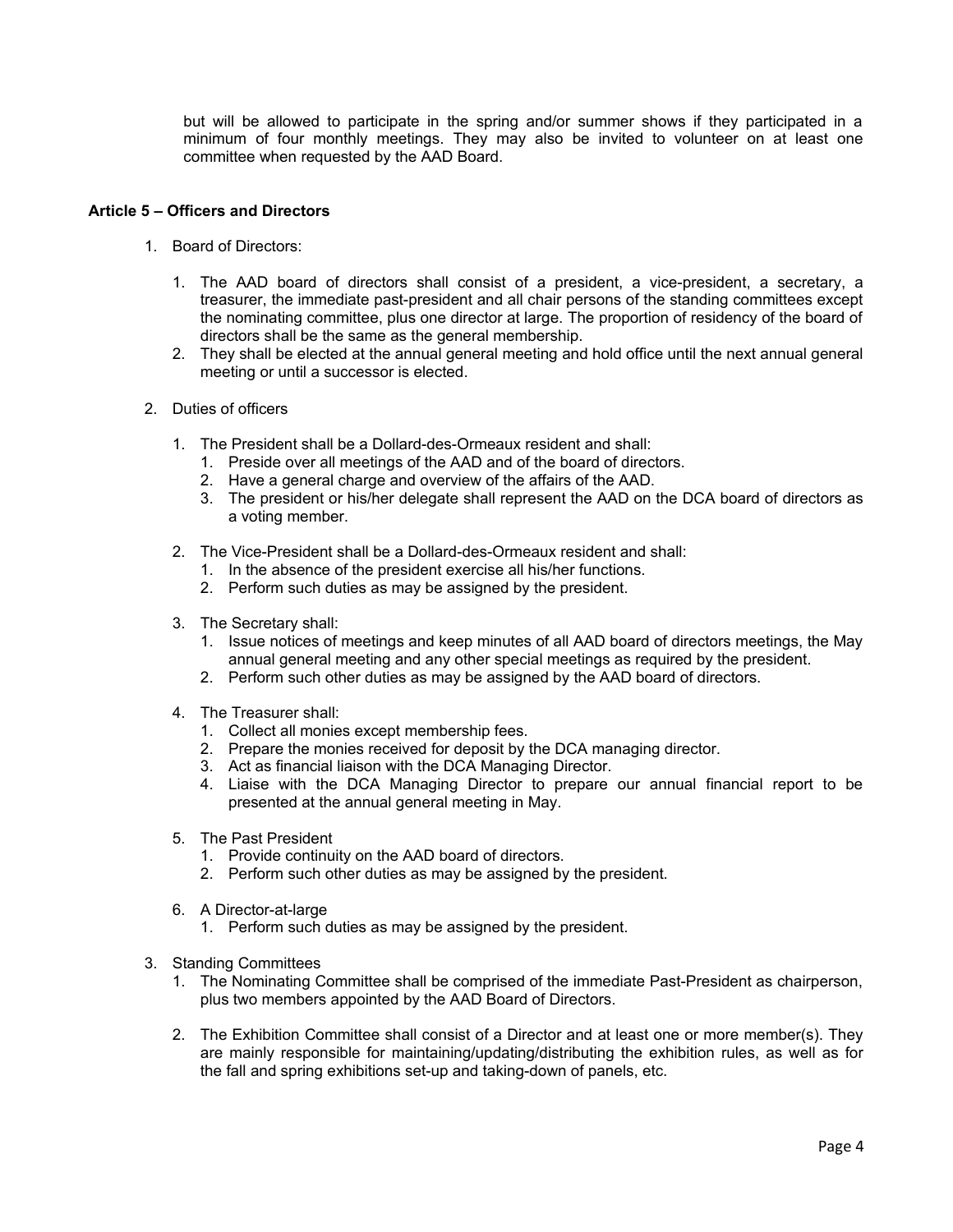- 3. The Membership Committee shall consist of a Director and at least one or more member(s). They are mainly responsible for the collection of membership fees which are submitted to the DCA Managing Director who issues receipts to the members. They are also responsible for keeping the membership and waiting lists updated at all time.
- 4. The Program Committee shall consist of a Director and at least one or more member(s). They are mainly responsible for inviting/organizing the list of presenters for the monthly meetings. They also propose, prepare and organize workshops.
- 5. The Newsletter Committee shall consist of a Director and at least one or more member(s). They are mainly responsible for writing/issuing the monthly newsletter "La Palette" as well as issuing communiqués as requested.
- 6. The Publicity Committee shall consist of a Director and at least one or more member(s). They are mainly responsible for the publicity of the AAD fall and spring exhibitions as well as any other project that needs to be publicized.
- 7. The Hospitality Committee shall consist of a Director and at least one or more member(s). They are mainly responsible for managing refreshments at the AAD monthly meetings and at the fall and spring exhibitions.
- 4. Terms of Office
	- 1. The AAD Board of Directors shall hold office for one year or until such time as successors are elected at the Annual General Meeting in May or if a special meeting has been called for that express purpose.
	- 2. The president shall be elected for a term of one year, but not more than five (5) years.
	- 3. If the position of president is vacated for any reason, it shall be filled by the vice-president for the remainder of the term.

### **Article 6 – Meetings and Quorum**

- 1. AAD Board of Directors
	- 1. The AAD Board of Directors shall meet regularly at a time and place designated by the president, but shall meet at least four (4) times per year. At least one week notice of such meeting shall be given by telephone or via e-mail.
	- 2. The quorum for the AAD Board of Directors shall be 50% plus one.
- 2. The annual general meeting shall be held in May of each year before the next program year, on a date and place specified by the AAD Board of Directors.
- 3. Special general meetings may be called or demanded at any time by the President or at least 20% of the membership. The business to be transacted shall be specified in the notice of such meeting.
- 4. Notice of meeting
	- 1. All voting members shall be notified at least ten (10) days before the annual general meeting or any special general meeting.
	- 2. This notice will be given by telephone or via e-mail to all members.
- 5. Quorum will consist of the presence of at least twenty (20) percent of the voting members for the annual general meeting or any special general meeting.
- 6. Eligibility for office or to vote:
	- 1. All members in good standing shall have the right to vote and be eligible for election to office.
	- 2. A member shall have but one vote.